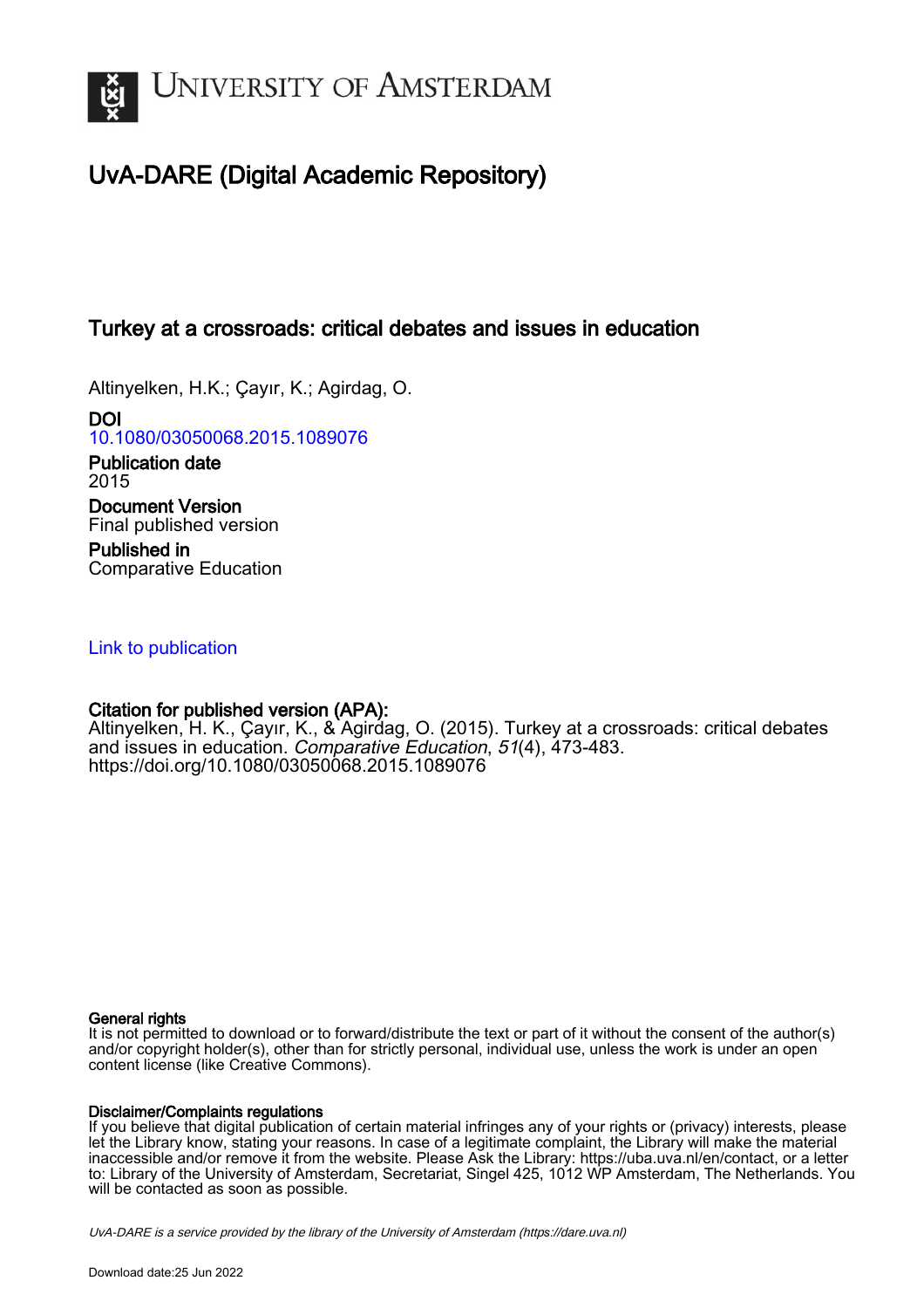# INTRODUCTION

# Turkey at a crossroads: critical debates and issues in education

Hülya Kosar Altinyelken<sup>a\*</sup>, Kenan Çayır<sup>b</sup> and Orhan Agirdag<sup>c,d</sup>

<sup>a</sup>The Department of Child Development and Education, University of Amsterdam, Amsterdam, The Netherlands; <sup>b</sup>The Department of Sociology, Istanbul Bilgi University, Istanbul, Turkey; <sup>c</sup>Laboratory for Education and Society, University of Leuven, Andreas Vesaliusstraat, 2, 3000 Leuven, Belgium; <sup>d</sup>The Department of Child Development and Education, University of Amsterdam, Nieuwe Achtergracht 127, 1018 WS Amsterdam, The Netherlands

This introduction seeks to provide a contextual framework for understanding recent developments in the Turkish education system. For this purpose, it reviews some major policy issues such as neo-liberal education reforms and increasing religiosity. Then, the article introduces the various contributions included in this special issue of *Comparative Education*, and highlights some of the emerging issues and patterns.

#### Introduction

Modern Turkey has experienced fundamental changes in the last two decades, including increasing economic liberalisation and the emergence of the politics of identity (such as the resurgence of Islam, the Kurdish question and liberal claims to rights and freedoms) (Keyman and Koyuncu [2005\)](#page-11-0). Moreover, 'political Islam' (Güven [2005\)](#page-11-0) has made its mark on Turkish modernity with the victory of the Justice and Development Party (Adalet ve Kalkınma Partisi, hereafter: AKP) in the 2002 elections. These developments and AKP's policies which were largely characterised by 'neoconservatism, neoliberalism, Islamism, victimisation, and anti-laicism' (Kaya [2014,](#page-11-0) 2) have influenced educational policies and reform initiatives in Turkey.

This special issue seeks to analyse the educational structures and processes in Turkey from a historical perspective. By doing so, it explores how and to what extent recent socio-economic and political developments and large-scale education reforms have influenced equitable access to good quality education for different members of its population. Turkey is an interesting country to observe since it has been undergoing major transformations in its economy, politics and demographics in recent decades, and the country is characterised by large socio-economic inequities which have been on the rise in recent history. Furthermore, contemporary Turkey provides a rich case to reflect upon education in relation to tensions and dilemmas about national and multicultural citizenship, diversity, ethnic problems, multilingualism and gender issues. The organisation and purposes of education, as in many other contexts, have always been a battleground among different groups to shape the country's past and future direction. However, education today holds a more central place than ever in Turkey's political and social scene.

<sup>\*</sup>Corresponding author. Email: [h.k.altinyelken@uva.nl](mailto:h.k.altinyelken@uva.nl)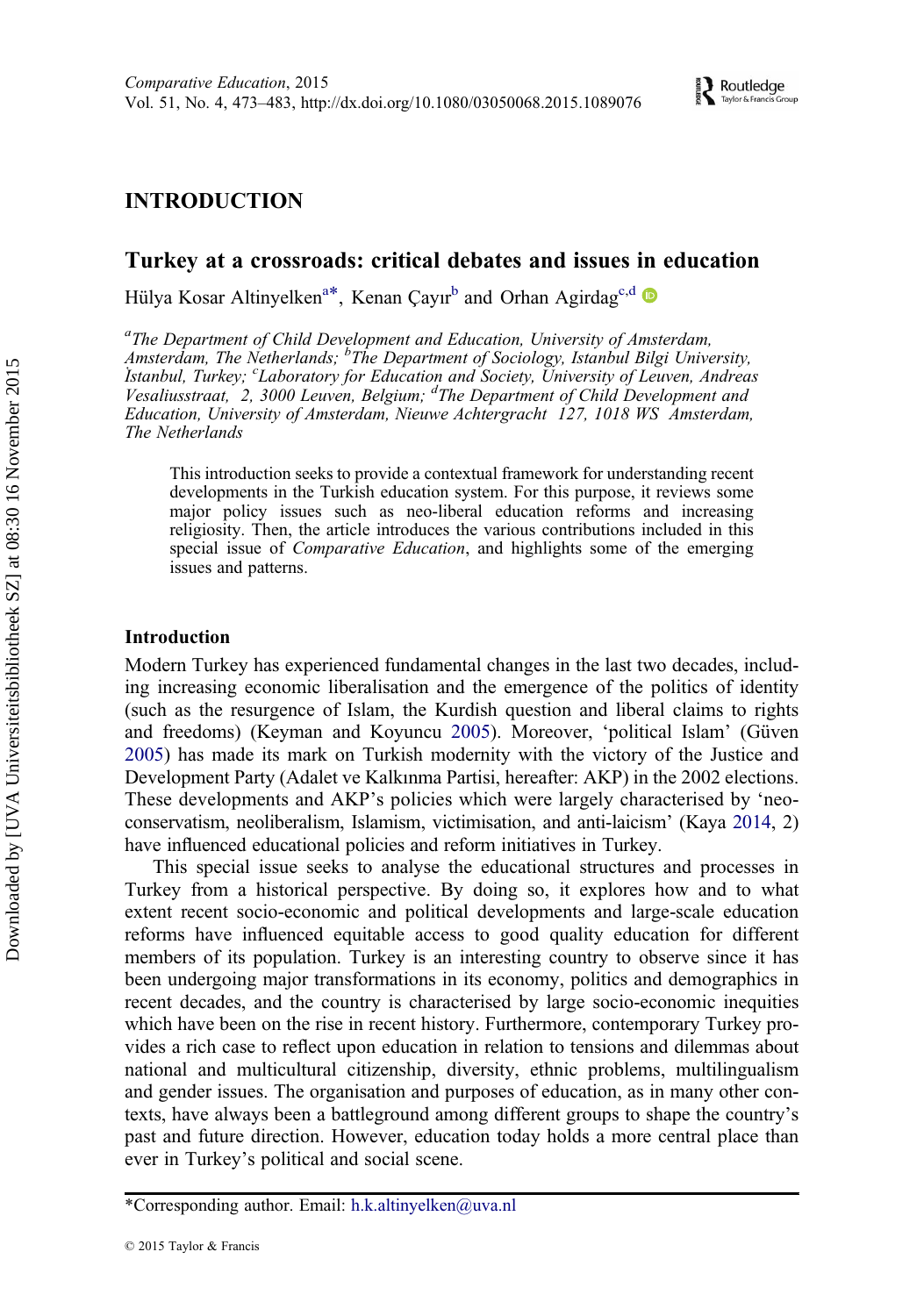In this introductory article, we provide a contextual framework for understanding recent developments in the Turkish education system. For this purpose, we review some major policy issues such as neo-liberal education reforms and increasing religiosity. Then we introduce the various contributions in this special issue which are designed to give insight into complex relations between the history of modernisation, current politics, societal developments and educational processes. Finally, we highlight a number of emerging themes and patterns.

## Education in Turkey: structures, developments and major issues

#### Historical overview

During the late Ottoman period, schools were organised into three separate groups, each operating independently. The first and the most widespread type comprised the district schools and madrasas which were based on teaching of the Koran and Islamic traditions. The second group included reformed schools and high schools, while the third group included colleges and schools teaching in foreign languages. According to the founders of the Turkish Republic, these three different types of schools were raising individuals with very different views, lifestyles, values and visions, as well as with little commitment to Atatürk's aim of making a modern Turkish nation (Kaplan [1999\)](#page-11-0). Consequently, in 1924, the Law on the Unity of Education was introduced, stipulating the abolition of the madrasas and the district schools, and placing all education, teaching and scientific institutions (including colleges, foreign language schools and private schools) under the control of the Ministry of National Education (MoNE). The Ministry also assumed responsibility for and control of religious education. The Law determined the general organisation and administration of the education system, and laid the basis for a highly centralised national education system (Gök [2007\)](#page-11-0). This centralised governance structure continues to define the contemporary Turkish education system. A firm commitment to secularism has also been central to the education system since the early years of the Republic (OECD [2007](#page-11-0)), but it has been subjected to intense debates in the past decade, which will be discussed below.

The role of education in modernisation, development and nation building was deemed critical in the early years of the Republic (Simsek and Yildirim [2004](#page-11-0)). In his various speeches, Atatürk – the founding leader of modern Turkey – referred to education as one of the most important factors in national independence and development. According to him, failure to provide good quality education to all citizens would eventually result in poverty and subordination to other nations. In that period, literacy campaigns were initiated, targeting particularly rural population, which comprised the majority of the general population. The main objective was to improve the level of literacy and to modernise the countryside (Gök [2007\)](#page-11-0). Teachers were assigned a crucial role in developing modern values among the new generation of Turkish citizens. They were perceived as 'intellectuals' who would disseminate knowledge and values to the masses with the goal of promoting modernisation. After the 1980s, however, with the advance of globalisation and neo-liberal tendencies in Turkey, the teacher's role and image have been transformed. Teachers have been largely redefined as professionals or technicians tasked with contributing to economic development by raising competent and able individuals in accordance with market demands (Unal [2005\)](#page-11-0). The role of education has also been redefined, with increasing emphasis on economic development, competitiveness and integration into the global economy.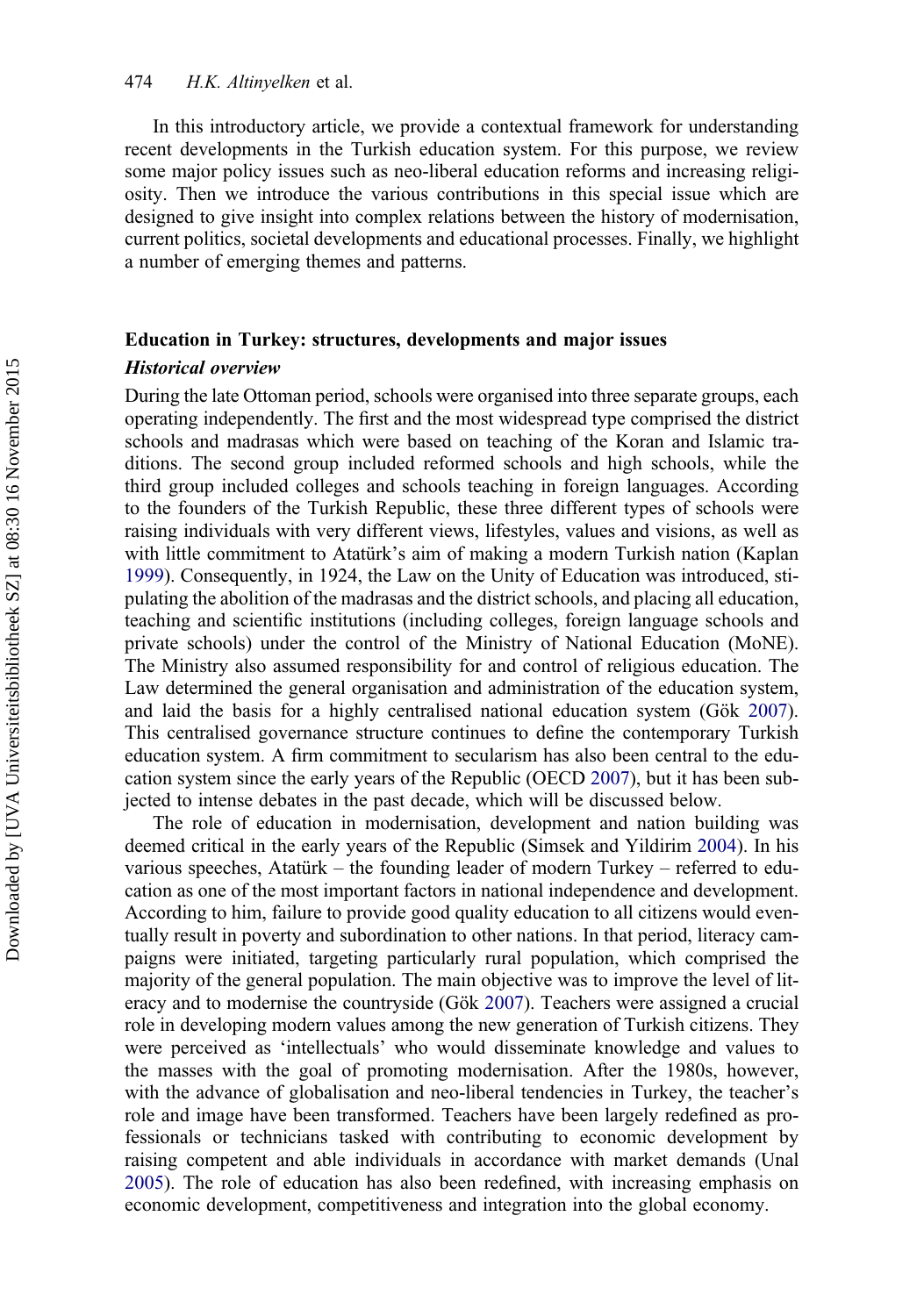The population of Turkey is a legacy of the multi-ethnic and multireligious Ottoman Empire. Despite this diversity, the Turkish Republic has been characterised by the state's organic vision of society. From the start, education has been seen as the most important means of creating a new nation based on a single national culture, a single ethnic identity and a single religion and language. Turkish citizenship has privileged a republican model which put an emphasis on the unity and indivisibility of the nation and non-recognition of ethnic and language differences. Schoolbooks have been written to promote an ethno-religious (Turkish-Sunni Muslim) national identity, while disregarding those whose religion was different (Armenian, Greek and Jewish minorities) and those whose language was different (Kurds, Arabs, Circassians, etc.). These processes have developed into disparities and inequities across the country along with exclusionary practices towards different ethnic, linguistic and gender-based groups (Timmerman [1999\)](#page-11-0). For instance, the uniform curriculum for primary schools emphasises Turkish language and culture. Some argue that by ignoring the historical existence of subcultures, their norms, values and ways of life, the formal education system functions as a powerful tool of assimilation for ethnically diverse groups (Sahin and Gulmez [2000\)](#page-11-0).

However, over the last two decades, Turkey has been undergoing a major transformation as a result of the European Union (EU) accession process, its economy's integration into global markets and its self-declared role as a model country in and for the Middle East. In this process, non-Turkish and non-Muslim groups have attained a greater public visibility while claiming a right to equal citizenship. Education emerges as the vital and strategic sphere in which these claims have been crystallised. For instance, Kurds who constitute approximately 20% of the Turkish population advocate for mother-tongue education. The Alevi minority (a heterodox form of Anatolian Islam) objects to a compulsory 'Religious Culture and Ethics' course on the basis that it disregards their faith and violates their right to freedom of religion. Although non-Muslim minorities constitute less than 1% of the Turkish population, their increasing visibility and claims for recognition challenge the dominant definition of Turks as Muslim as promoted in education, politics and public life. The last decade has also witnessed the emergence of newly organised ethnic groups such as Circassians and Lazikis who have demanded that their languages be included in the curriculum since they are concerned about their linguistic annihilation.

The AKP has introduced several reforms that have had a far-reaching impact on the country's established educational structures and processes. A major step was the comprehensive curriculum reform in 2005 which aimed at introducing a student-centred pedagogy (SCP) along with a constructivist paradigm (Altinyelken [2011\)](#page-10-0). The aim of the reform, according to the MoNE, was 'to adapt education to the norms of the European Union' and 'to prepare Turkey for the 21st century' (MoNE [2005](#page-11-0)). Moreover, the government incorporated new elective Kurdish, Circassian and Laziki courses into the curriculum in 2012. These courses might be considered an important step for the recognition of Turkey's minorities whose existence has long been denied since the foundation of the Republic.

#### Major issues

#### Neo-liberal education reforms

Since Turkey has a highly centralised education system, the majority of reforms and change proposals originate at the national level. The decisions of policy-makers have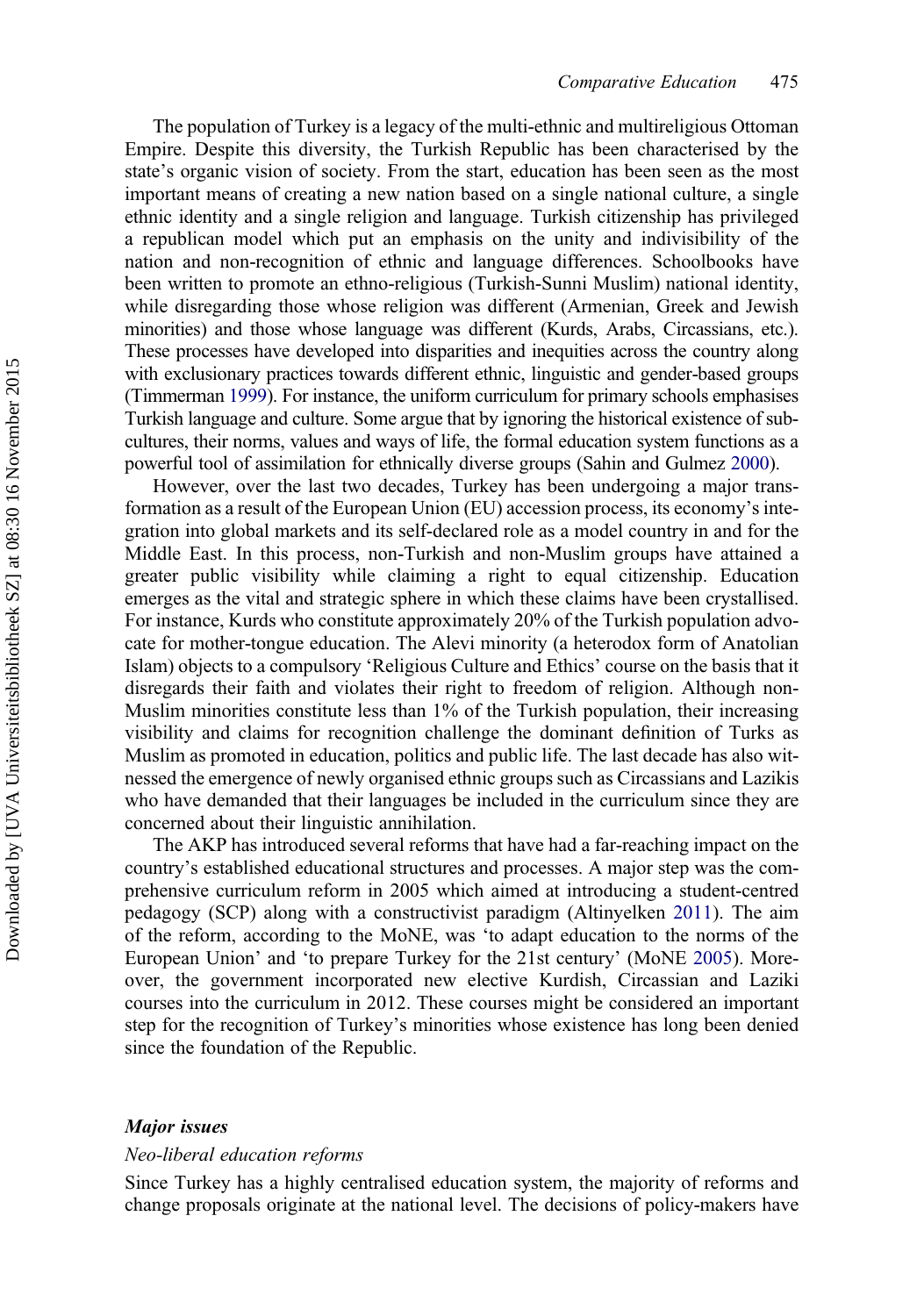often been influenced by global trends, particularly by developments in Western societies. Since the 1980s, neo-liberal policies have been increasingly embraced in the Turkish education system, transforming it in important ways (Gök [2007\)](#page-11-0). The outcomes of the neo-liberal trend, such as privatisation and increases in parental contributions, have been subject to heightened debates and substantial criticism. The neoliberal trend has been supported by global institutions such as the World Bank and the EU, and has been further enhanced by Turkey's EU membership process (Sayılan [2006\)](#page-11-0).

An important aspect of this neo-liberal trend is the 'monetisation' of education by an increasing amount of spending by parents. Although public primary education is 'free' in Turkey, parents are asked to pay registration fees and make 'voluntary' donations to schools under the name of 'parental contributions' (Simsek [2006\)](#page-11-0). These contributions are requested for financing more than 40 different items, such as report cards, learning materials, heating, cleaning and maintenance of school buildings (Egitim Sen [2005;](#page-11-0) Karapehlivan [2010](#page-11-0)). Parental contributions amount to substantial sums; for instance in 2003, such parental contributions in primary and secondary education were twice more compared to the government education budget (Keskin and Demirci [2003\)](#page-11-0). Moreover, the AKP government aims to increase the share of private schools in the primary education sector. For this purpose, the government proposed a number of measures to promote the establishment of private schools with the help of public funds. Such support by public resources seems contradictory when many public schools report serious financial difficulties (Aydogan [2008](#page-10-0)).

The commercialisation trends have been observed in higher education as well; the government supports private enterprise through tax breaks and land grants (Sayılan [2006\)](#page-11-0). The declining public resources and lower quality education at public schools have led to an explosive increase in the numbers of private tutoring institutions preparing students for entrance exams to secondary schools and universities (Tansel and Bircan [2006\)](#page-11-0). This trend has intensified the educational inequalities based on socio-economic background (Aydoğan [2008\)](#page-10-0). Recently, private tutoring institutions were closed down and many of these schools were transformed into private schools.

Another concern is that the emphasis has shifted in education to providing the basic competencies required by the market economy. According to some critics, instead of educating conscious citizens with humanist values, the schools are aiming at producing conservative entrepreneurs (Sayılan [2006](#page-11-0)). Public education has increasingly come to be seen as an outdated concept, and the notion that education is a service which should be bought by the consumers has become prevalent (Unal [2005\)](#page-11-0).

## Increasing religiosity

The AKP period has witnessed the return of religion to public space, accompanied by an increasing religiosity in the education system. According to some scholars, 'Education is certainly the most delicate sphere that the AKP and previous governments have utilised in order to indoctrinate the masses utilising certain discourses, rhetorics, and ideologies' (Kaya [2014,](#page-11-0) 9). Indeed, during the 2002 electoral campaigns, the AKP had two top Islamic priorities, both related to education: lifting the ban on headscarves, and equating religious and secular degrees, which would practically end the limitations the Imam Hatip (religious secondary schools) students experienced in the university entrance examination (Kaya [2014\)](#page-11-0). In recent years, both policy changes have been introduced. Since the issue of headscarves is discussed at length by Seggie in this special issue, only the Imam Hatip schools will be further elaborated here.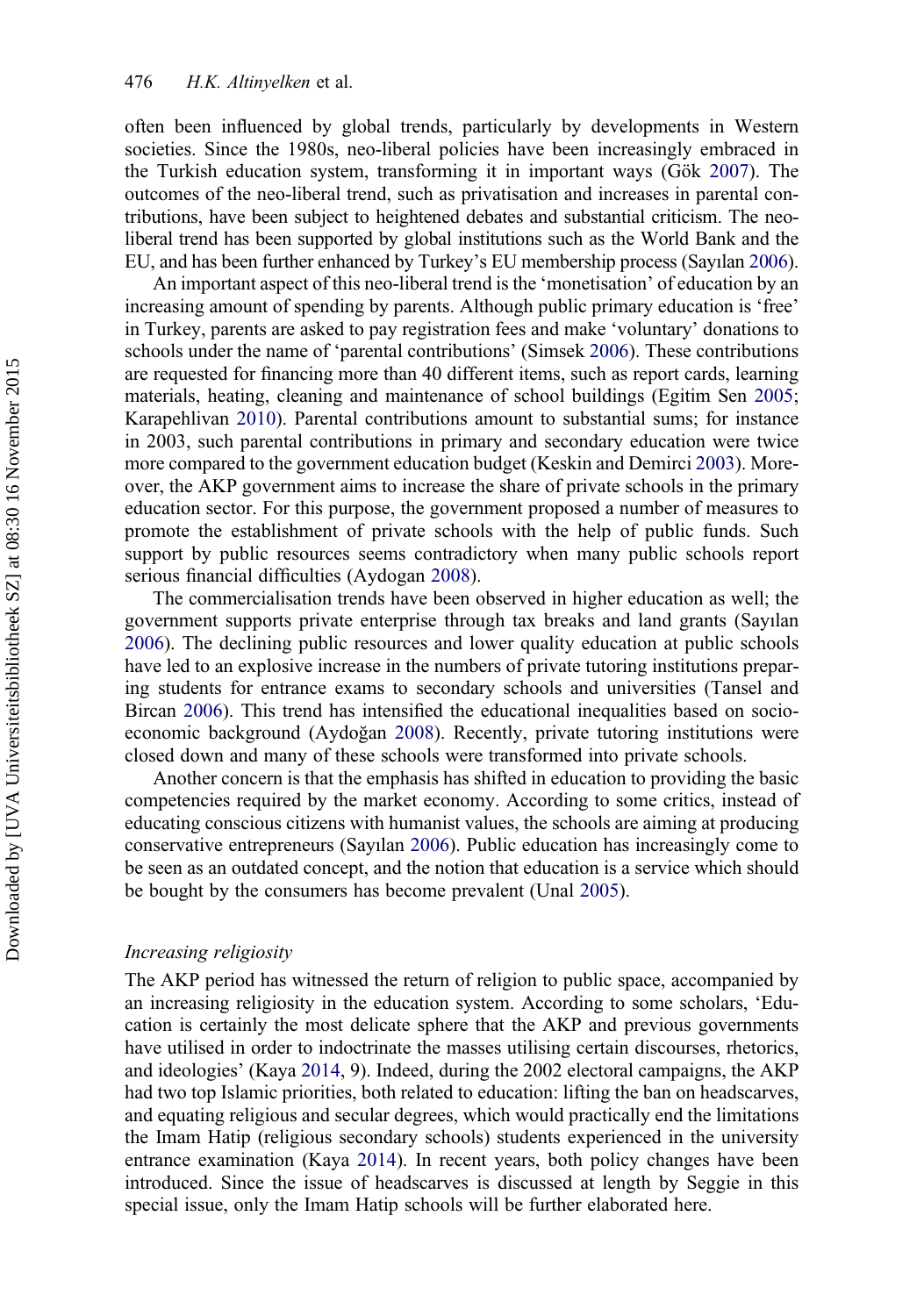The Imam Hatip Schools were originally founded as a form of vocational school to train government-employed imams. They were first opened in 1924 with very few students and were eventually closed down in 1931. However, in the 1950s, they were reopened; yet their graduates were permitted to study only at theology faculties at the higher education level. In 1974, the laws were changed, allowing these graduates to study at any other department depending on their performance in the university entrance examination. The laws were modified once again in 1999, and the graduates became subject to a lower coefficient in the university entrance examination, which gave them a competitive disadvantage. This resulted in a substantial drop in the enrolment rate to such secondary schools. The AKP government succeeded in having the coefficient removed in 2009 and this has subsequently increased the popularity of such schools. The AKP government's decision in 2012 to increase compulsory education from 8 to 12 years, and dividing schooling into three separate sections (four years of primary school, four years of elementary school and then four years of high school) also directly relate to increasing the popularity of religious schools, even if it is framed by the government as an attempt to attain the compulsory education level of other OECD (Organisation for Economic Cooperation and Development) countries. The new Education Law allows families to choose among different types of secondary schools, including the general, vocational and religious Imam Hatip schools (Kaya [2014\)](#page-11-0). The Law introduced two important changes: vocational orientation can be decided upon at a much earlier age, for example, 9–10 years; and students who finalise the first four years of primary education can continue with their education at Imam Hatip elementary schools. Critics noted that such religious orientation is too early and is often dictated by parents' choices and demands (Gün and Baskana [2014\)](#page-11-0).

These reforms, together with unbanning the headscarf in secondary schools in 2014, generated a heated debate in Turkey on the basis that they would endanger secularism. The criticisms, however, are not only limited to secularism. Several educational researchers also note that these reforms, such as decreasing the enrolment age to primary schools to 60 months (reducing the official schooling age to 5.5 years) without necessary measures, would undermine the quality of education and deepen inequalities across the country (ERG [2012\)](#page-11-0). Implementation challenges included unsuitable desks for such young learners, large differences in ability levels in early grades, differential outcomes in reading and other learning objectives, classroom management problems for teachers, overcrowding in schools and an increase in double shifts (Gün and Baskana [2014\)](#page-11-0). One of the most significant results of the new  $4 + 4 + 4$  structure in education is the substantial increase in the number of Imam Hatip elementary schools and Imam Hatip high schools. For instance, in 2012–2013 academic year, 1099 Imam Hatip elementary schools were opened. Their total number was 601 before 1998 (ERG [2012\)](#page-11-0).

Furthermore, Islamisation of education was also experienced through the curriculum. In 2012, two optional courses in secondary schools, Civic Education and Agriculture, were removed and three religion-based courses were introduced: The Quran, Prophet Muhammad's Life and Fundamentals of Religion. Although these courses are optional, there are various reports which show that eventually they became compulsory since often these are the only optional courses the schools offer and the students need to take them to complete the credit requirement (Gün and Baskana [2014\)](#page-11-0). Some other signs of increasing religiosity in education included the following: replacing staff working at the Ministry with persons with a religious worldview; appointment of more than 7000 religious education teachers, while far fewer teachers are deployed for chemistry, biology or physics in schools that were in need of them; sanctioning a number of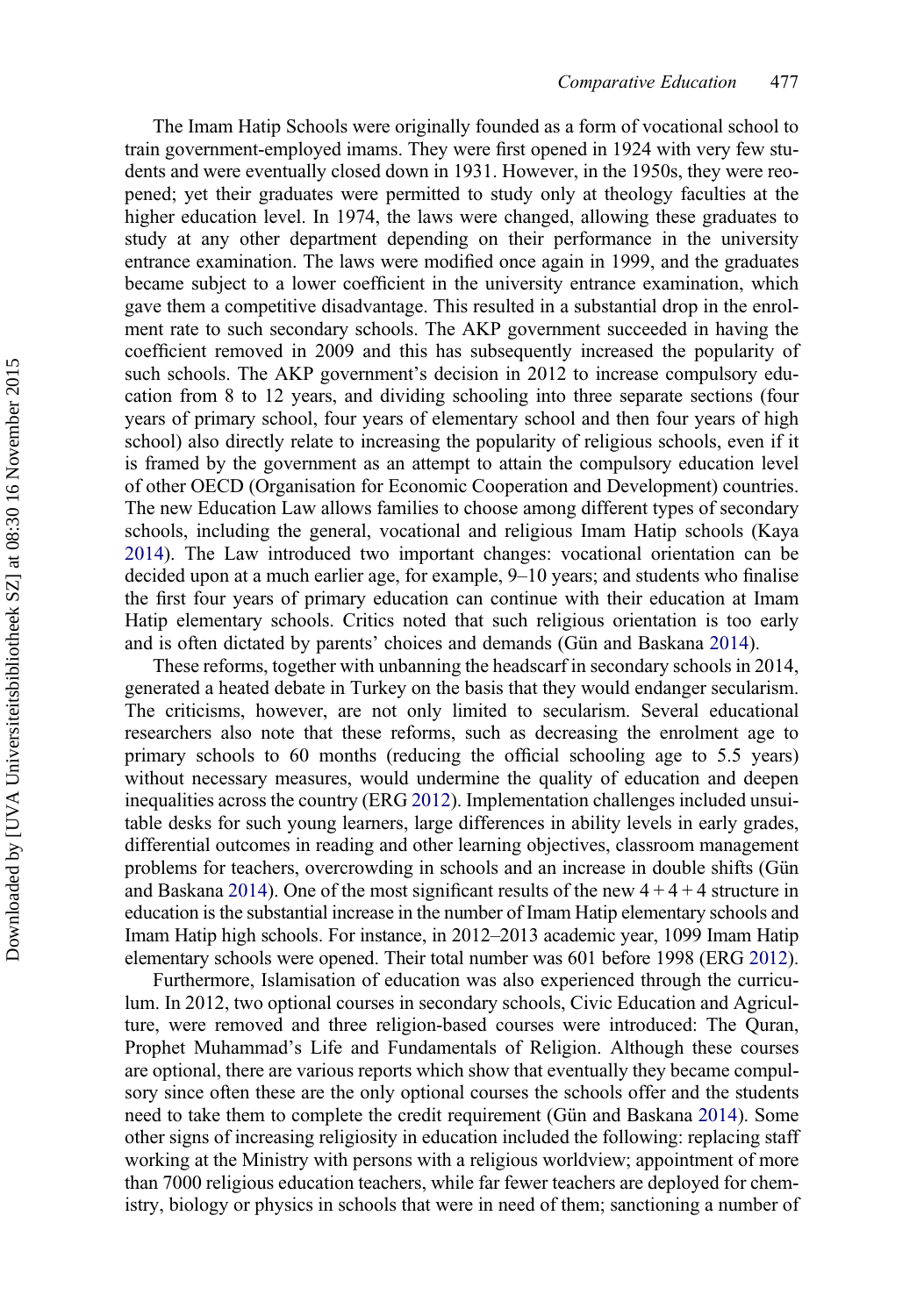teachers who taught evolution theory in biology courses; distribution of religious books to students for free; an increasing number of appointments of teachers with a religious education background to school management positions and the increasing presence of religion in textbooks (Okcabol [2009](#page-11-0); Özmen [2009\)](#page-11-0). Media news headlines reported such practices, generating many reactions from the segments of society which favour secularism. They also appear to contribute to the Constitutional Court's decision in 2008 that 'AKP has become the focal point of activities opposing secularism' (Okcabol [2009](#page-11-0), 32).

## Pressing issues and the need for reform

The need to reform the education system is widely acknowledged by scholars, politicians and the general public in Turkey. Reforms are deemed particularly urgent in a number of areas, such as equity (e.g. reducing regional disparities in access to education), declining government expenditure on education (Gök [2007\)](#page-11-0), resource distribution, poor or insufficient infrastructure, access to higher and vocational education, bureaucratic structure and the curriculum. Furthermore, despite several reforms and new inclusive strategies towards non-Turkish minorities, research shows that the core of the curriculum is still based on a nationalist ethos while disregarding a multiperspective approach in schoolbooks (Çayır [2014](#page-10-0)). For instance, ethnic differences still receive no mention in new History and Social Studies textbooks. Moreover, contemporary Turkey continues to be characterised by intense problems regarding the quality of education, high school dropouts, the gender gap, multilingual education, citizenship education, inclusion of minorities and the tension between Islamic and secular groups. Consequently, there are increasing calls for re-conceptualising education in the context of growing diversity, inequity and new claims to equal citizenship.

#### Overview of the contributions to the special issue

In creating this issue, we sought to bring together educational scholars who work on different aspects of educational processes in Turkey. Hence the articles explore various aspects of education: the curriculum, SCP, textbooks, early childhood education, access to good quality education and the headscarf issue. The authors examine these issues by focusing on different educational levels, ranging from preschool to higher education. The papers seek to explore these highly topical and complex issues from a historical perspective, offering an in-depth and multifaceted understanding of the political, economic, social and cultural developments that have influenced educational policy-making and practice. By doing so, the special issue aims to identify how education policy agendas have been constructed in Turkey in recent decades, by whom, for what purposes and with what consequences. The analysis incorporates developments outside of Turkey as well, since various contributions attempt to uncover how global structures, processes and agents have been transforming educational policies and programmes in the Turkish education system.

One of the pivotal developments that have influenced educational processes in Turkey in recent decades is the comprehensive curriculum reform of 2004. This reform aimed at redesigning the whole curriculum on the basis of constructivism and student-centred learning. In the first article, 'Democratising Turkey through SCP: Opportunities and pitfalls', Hülya Kosar Altinyelken explores the potentials and limitations of the SCP in terms of democratising learning in classrooms and contributing to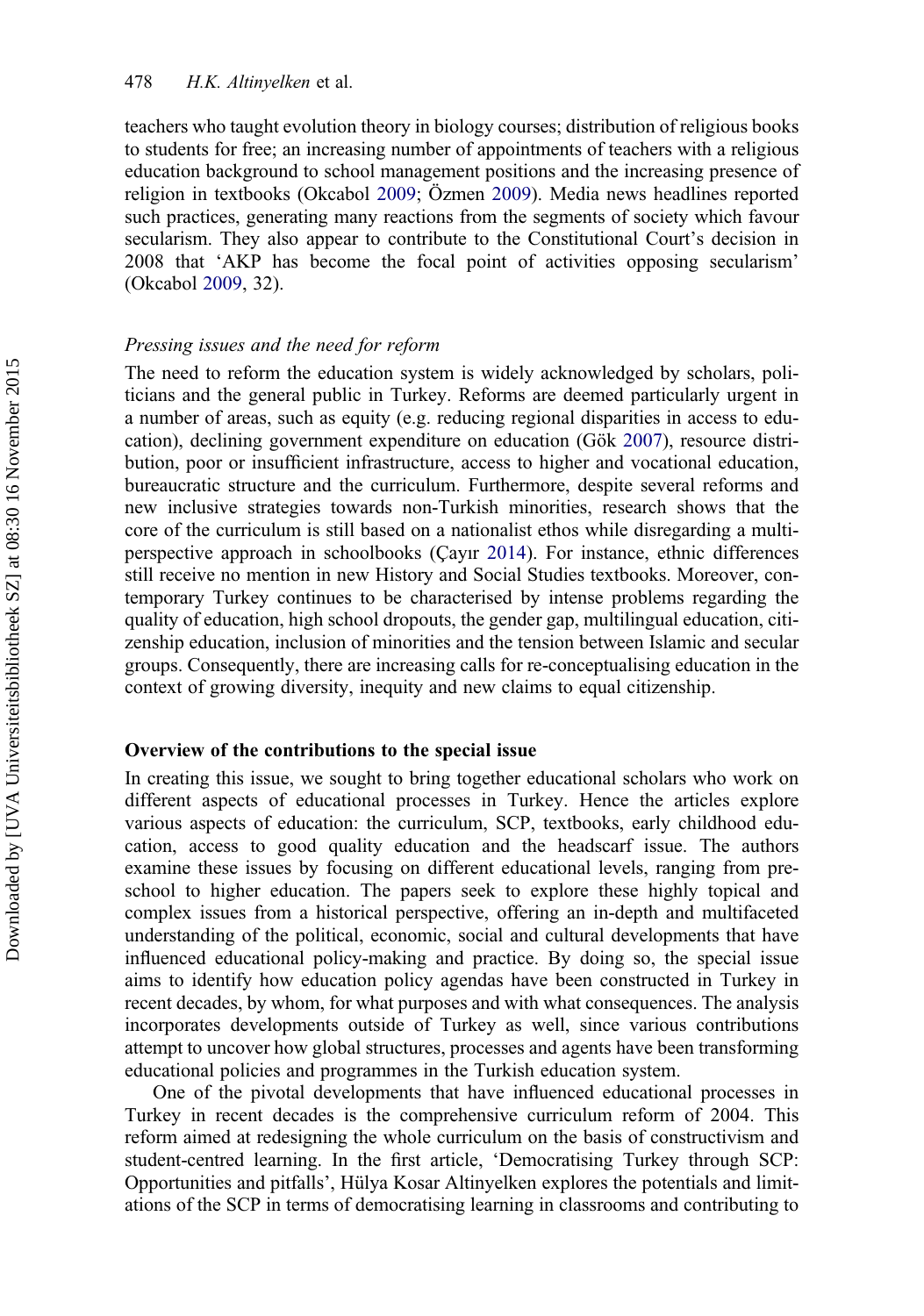social democratisation. As Altinyelken notes, very few studies, among those that focus on the implementation of curriculum reforms in different countries, examine the relationship between the SCP and its potential for promoting democratic citizenship. Hence her article fills this gap within the context of Turkey. Based on interviews with teachers and school management at eight public primary schools, her research demonstrates that the discourse of SCP in terms of its aims at democratising learning by increasing student engagement has an appeal in Turkey, but the practice fails to meet expectations. The author suggests that although there are some favourable outcomes regarding the democratisation of learning, hierarchical and authoritarian social and political context of Turkey continues to be a determining factor for teacher and student attitudes.

The second article, 'Social change, competition and inequality: Macro societal patterns reflected in curriculum practices of Turkish schools', by Rahsan Nazlı Somel and Arnd-Michael Nohl, analyses how the new curriculum was put into practice in a differentiated education system and in a heterogeneous Turkish society. They do not limit their analyses to school context; rather, they seek to address how curricular practices are related 'to the specifics of the teaching staff of schools, to the socio-geographical and socio-economic location of social milieux represented in schools, and to the school organizations themselves'. With this focus, they critically examine the ways in which competition and inequality are experienced and reproduced by different teachers, students and schools. They investigate curricular practices on the basis of field research in five schools (representative of rural–urban division and lower and middle-class differentiation) in two different regions of Turkey. The authors argue that fierce and unequal competition to enter high schools on the basis of standardised tests leads to varying classroom practices of teachers. This sometimes results in a complete negation of the curriculum for the sake of preparing pupils for tests in squatterneighbourhood schools or adoption of the curriculum in rural schools where the pressure of competition is low compared to urban schools.

An important aspect of the curriculum reform was the introduction of new textbooks at all grades. The current state of the textbooks is overviewed by Kenan Çayır's article 'Citizenship, nationality and minorities in Turkey's textbooks: From politics of nonrecognition to difference multiculturalism.' He uses the data collected in the 'Promoting Human Rights in Textbooks III Project' that involved the analysis of 245 textbooks taught in every subject in the 2012–2013 academic year. He considers the questions 'How is the national identity presented and constructed in the textbooks?' and 'Do ethnic, religious and language based minorities receive mention? If they do, how and in what context?' The importance of these questions lies in the political context of Turkey that has historically been characterised by the denial of the diverse character of the population. However, Turkey has witnessed the increasing claims of non-Muslim and non-Turkish minorities to equal citizenship in recent decades. Based on discourse analysis of textbooks, Çayır demonstrates that the current textbooks still promote an ethno-religious national narrative. He also critically examines the AKP's gestures towards the recognition of minorities such as the inclusion of elective non-Turkish languages into the curriculum or the incorporation of Alevism into textbooks. He argues that the AKP's conservative-Islamic multiculturalism signifies an inclusion on the basis of unequal social position for minorities.

The focus in Orhan Agirdag, Zeliha Yazici and Sven Sierens' paper, 'Trends in preschool enrolment in Turkey: Unequal access and differential consequences', moves to early childhood education. The authors investigate various aspects of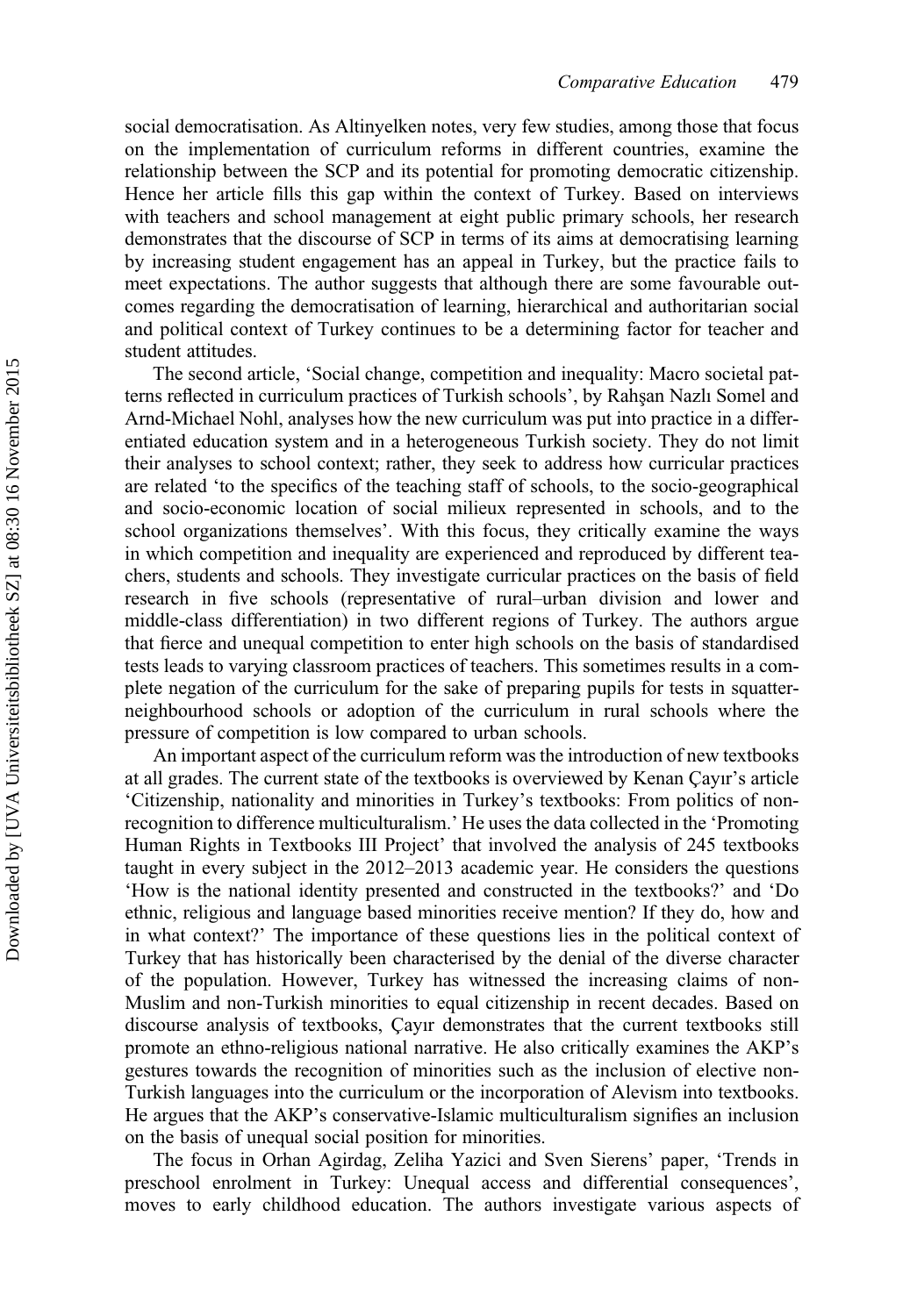preschool education in Turkey, including the long-term trends in the preschool enrolment rate, the relation between preschool attendance and social class and gender, and the impact of early childhood education on future academic achievement. Based on data from the PISA (Programme for International Student Assessment) 2012 and World Bank EdStats, they provide an international comparative perspective on these themes and fill a research lacuna on this topic. They illustrate that although the preschool enrolment rate has dramatically increased after 2003, and reached 30% of pupils, Turkey still has the lowest rate of preschool attendance among industrialised or newly industrialised countries. They reveal that access to preschool is strongly determined by the social class background of pupils and is related to future academic success. This study draws our attention to the differential effects of preschooling: Wealthier families benefit more from preschool attendance than students from lower-middle-class and poor families. Hence this study has important implications for educational policy in Turkey as they suggest that without providing high-quality preschool education to lower class families, the increasing enrolment rate would also result in an increase in the level of social inequities in education.

In the next article, 'Progress towards providing good quality education for all in Turkey: A qualified success?', Nihan Köseleci tackles the issue of access to good quality education that is still a continuing challenge for Turkey. She suggests that Turkey has taken several steps over the past two decades in improving access to primary and lower secondary education. Enrolment ratios for these school years increased to near-universal levels by the mid-2000s. Despite these improvements, Turkey's performance in basic literacy skills (mathematics, reading and sciences) is still one full year behind the OECD average. Drawing mainly on the data collected by the MoNE and by the United Nations Educational, Scientific and Cultural Organization (UNESCO) Institute for Statistics between 1990 and 2012, Köseleci demonstrates that learning levels remain low and largely unequal across socio-economic strata, and disparities persist across regions, ethno-linguistic groups and socio-economic status. Hence her findings are in line with the previous article that underlines a strong relationship between socio-economic background and academic success. Her analysis provides a powerful account of the strengths and weaknesses of the Turkish education system.

In the final article, 'Academic and cultural experiences of covered women in Turkish higher education', Fatma Nevra Seggie deals with the Islamic headscarf issue that has become a global political, cultural and legal phenomenon. Seggie introduces the issue by outlining the ways in which various countries in Europe approach the wearing of the headscarf in schools and in broader society. In the Turkish context, the headscarf has been a public issue when undergraduate female students started to wear religious head coverings at university campuses during the 1980s in line with the revival of Islamic movements. It was conceived as a threat to secularism by the Higher Education Council and banned on campuses. It was only in 2013, following the third electoral victory of the AKP, that the headscarf ban was lifted. The author examines, through semi-structured interviews, the educational and cultural experiences of 12 covered women. These women constitute a heterogeneous group, some experienced the ban, some entered university after the ban and some returned after the ban. Seggie gives an interesting account of how Islamic and secularist perspectives interact and transform each other on university campuses. Whereas the secular nature of the campus seems to be liberating and empowering for the covered women, the campus has begun to include some Islamic components such as a ban on alcohol.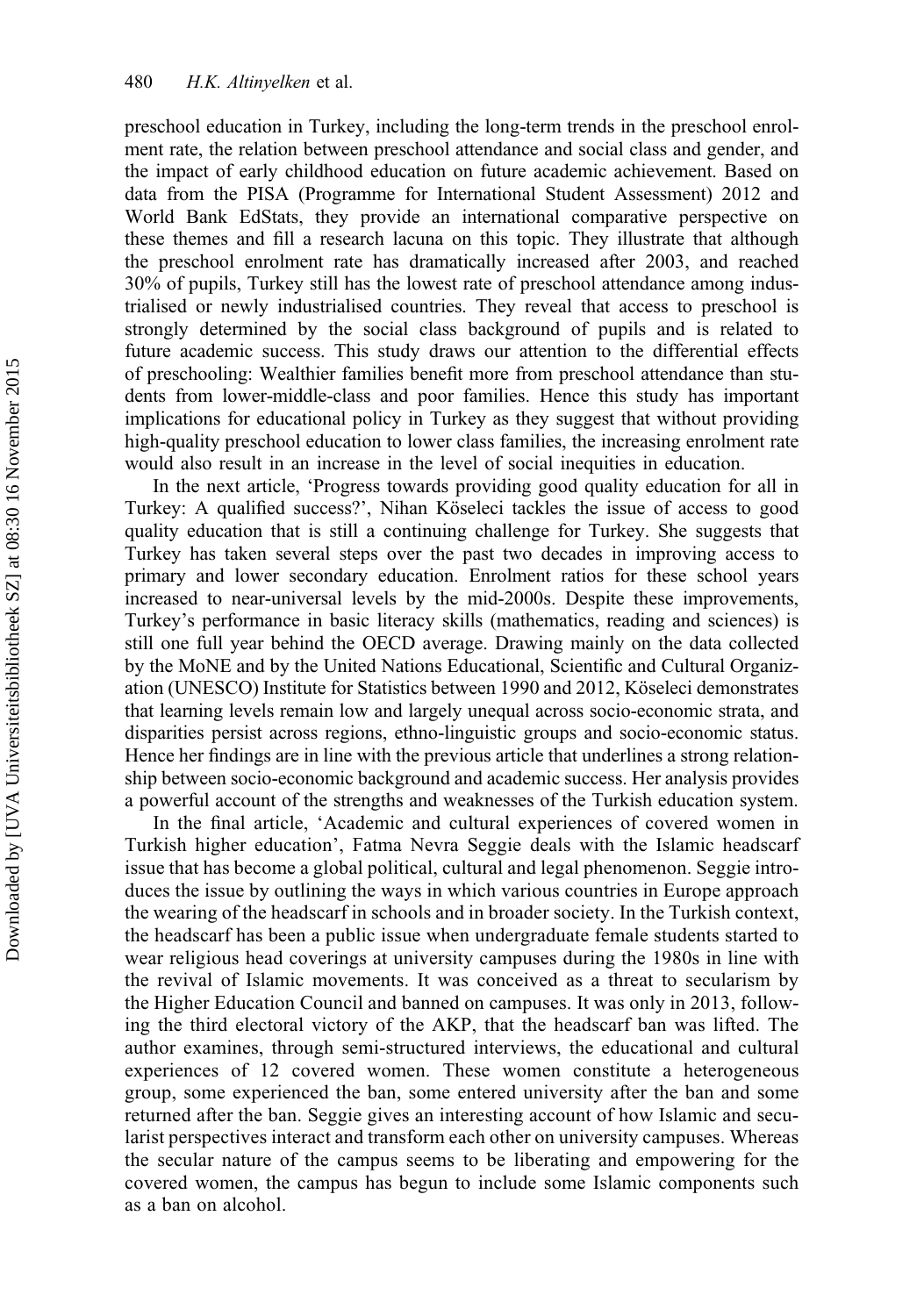#### Emerging issues and patterns

Although the articles in this special issue focus on different aspects of education in Turkey, it is possible to detect common themes and patterns in them. One pattern concerning educational processes in Turkey relates to the global shift within education. Several studies in international scholarship indicate that there is an increasing convergence among educational systems in terms of adoption of constructivism, SCP and similar curricular subjects (Terra and Bromley [2012](#page-11-0)). The articles in this special issue illustrate that Turkey has taken part in this global convergence. Based on the analysis of recent educational reforms, the articles indicate that Turkey attempted to adopt SCP and to reform the school curriculum while revising the textbooks on the basis of constructivism. Several policy measures were also taken to increase preschool enrolment and to improve access to good quality education. Indeed, the articles point out progressive developments in areas such as primary and secondary school enrolment.

However, one common point emerges from the analysis of the authors: a glaring gap between policy intentions and implementations. The articles demonstrate how the educational policies fail to penetrate the challenging context of Turkey. They illustrate how the curriculum and SCP implementation practices go through a metamorphosis in the field. The new curriculum, for instance, is totally disregarded in some schools as a result of pressure for test-based examinations. Whereas the MoNE attempts to rewrite textbooks to adapt to the norms of the EU, the study on the textbooks shows that they are far from taking an inclusive perspective towards non-Muslim and non-Turkish minorities. Moreover, although the government made preschool education a national priority, the figures show that Turkey has a very low rate of preschooling compared to other countries on the basis of economic development. Therefore, the gap between policy and practice emerges as an important theme that needs to be addressed by future studies and tackled with by policy-makers.

Another important aspect referred to in various articles is the centralised nature of the Turkish education system. The articles illustrate how the system, from preschool to higher education, is centrally planned. This creates limited participation by the interested parties as well as conflicting tendencies in educational processes. For instance, the adoption of constructivist pedagogy requires the inclusion of local knowledge into the school context or textbooks. However, the textbooks and all kinds of educational content are centrally planned and distributed over the country. Such a centralised approach to education does not allow communities and educators to create their own educational materials, as is the case in many democratic societies. It could be argued that decentralising the education system, while being aware of the risk of Islamisation at the local level, might be one of the most important future challenges that the Turkish education system will face.

Moreover, the articles point to the issue of equity as they draw our attention to the strong relationship between socio-economic background and educational participation and academic success. They all point out the fact that educational processes in Turkey are characterised by deep economic, regional, ethnic and linguistic disparities. Schools are segregated by socio-economic status. Such disparities result in two major shortcomings. First, progressive steps such as the increasing school enrolment cannot be extended to disadvantaged regions and ethno-linguistic groups in Turkey. Second, reforms that aim to improve educational quality involve the danger of widening inequalities. The articles on preschool education and SCP, for instance, indicate that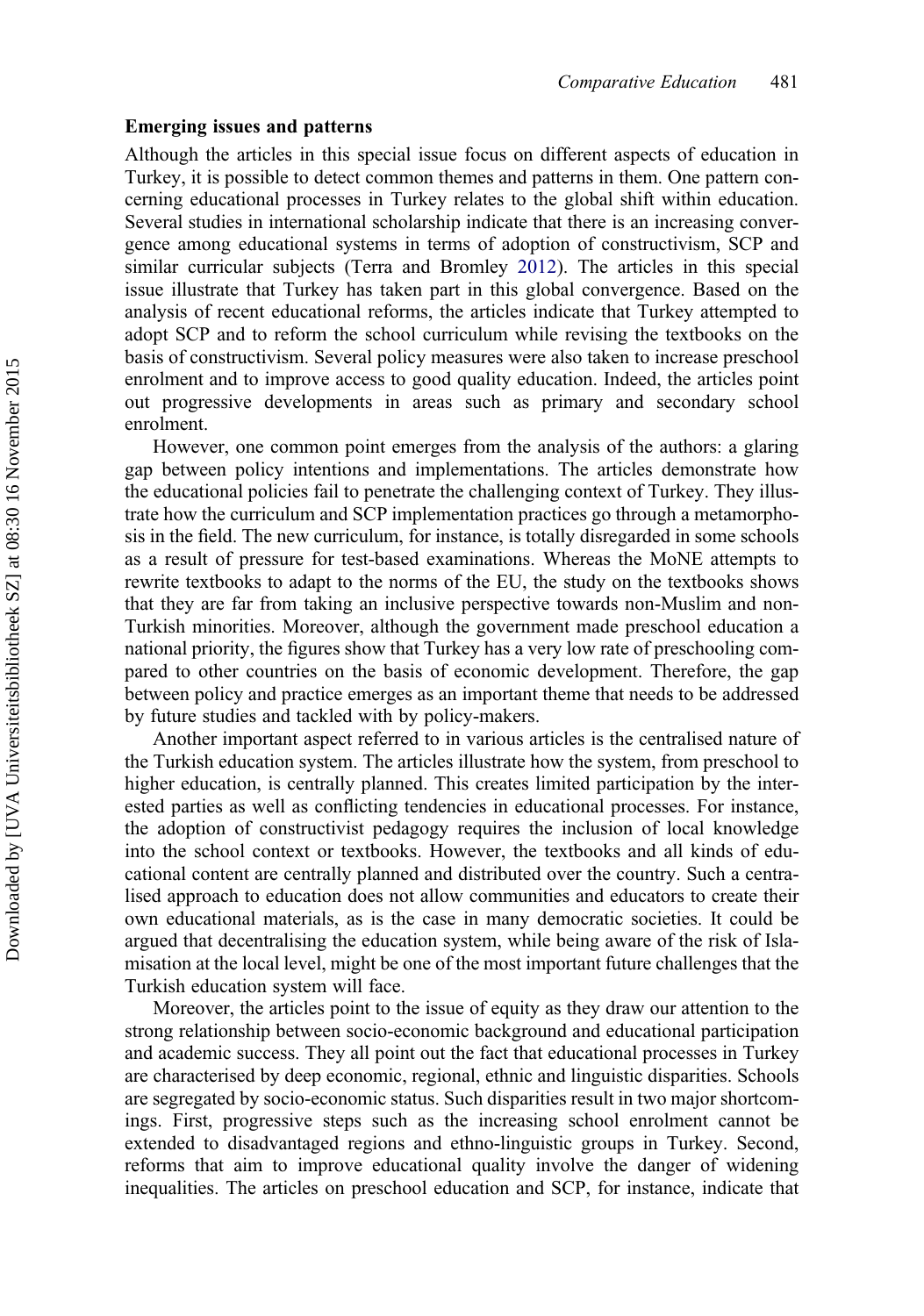<span id="page-10-0"></span>students coming from upper socio-economic families had more access to preschool education and benefit more from SCP. Hence, as Altinyelken notes in her study, although SCP is a progressive pedagogical approach, it might end up reinforcing the inequalities in education for diverse socio-economic groups. Consequently, the articles in this special issue serve to remind us of the importance of developing particular policy measures to lessen social and educational inequalities.

We hope that this issue contributes to an understanding of the complex interplay of power, politics and educational processes, and gives an insight into current debates on topical issues such as curriculum implementation, SCP, early childhood education, the representation of the national identity and minorities in textbooks and the interaction between Islam and secularism in the Turkish context.

#### Disclosure statement

No potential conflict of interest was reported by the authors.

#### Notes on contributor

Dr Hülya Kosar Altinyelken is a senior lecturer and researcher at the Child Development and Education Department of the University of Amsterdam (UvA), the Netherlands. Her research engages with issues such as educational reforms, curriculum change, pedagogy and teachers. She is the co-editor of Global Education Policy and International Development: New Agendas, Issues and Policies and Global Managerial Education Reforms and Teachers. She has published in journals such as International Journal of Educational Development, Journal of Education Policy, Comparative Education, and Research in Comparative and International Education.

Kenan Çayır is an Associate Professor at the Sociology Department of Istanbul Bilgi University, and director of the University's Center for Sociology and Education Studies. He works on citizenship, human rights education, the representation of national identity and intergroup relations in textbooks, and handling controversial issues in education. His latest publications include Who Are We? Identity, Citizenship and Rights in Turkey's Textbooks (İstanbul: History Foundation Publications); Ayrımcılık: Çok Boyutlu Yaklaşımlar [Discrimination: Multidimensional Approaches] (Istanbul: Bilgi University Publications, 2012, K. Çayır and M. A. Ceyhan, eds.); and Ayrımcılık: Örnek Ders Uygulamaları [Discrimination: Examples of Classroom Practices] (Istanbul: Bilgi University Publications, 2012, K. Çayır and A. Alan, eds.).

Orhan Agirdag (Ph.D., Sociology) is a tenure track professor at the University of Leuven and assistant professor at University of Amsterdam. Formerly, he was a Fulbright Fellow at the UCLA. His main research interests include inequality in education, educational policy, multilingualism, and religiosity.

## **ORCID**

Orhan Agirdag <http://orcid.org/0000-0002-5508-1501>

#### References

Altinyelken, H. K. 2011. "Student-centred Pedagogy in Turkey: Conceptualisations, Interpretations and Practices." Journal of Education Policy 26 (2): 137–160.

Aydogan, E. 2008. "Eğitim sisteminde yeniden yapılanma ve özellestirme adımları. [Measures to reconstruct and privatise education system]." Memleket, siyaset, yönetim 3 (6): 166–187.

Çayır, K. 2014. Who Are We? Identity, Citizenship and Rights in Turkey's Textbooks. Istanbul: History Foundation Publications.